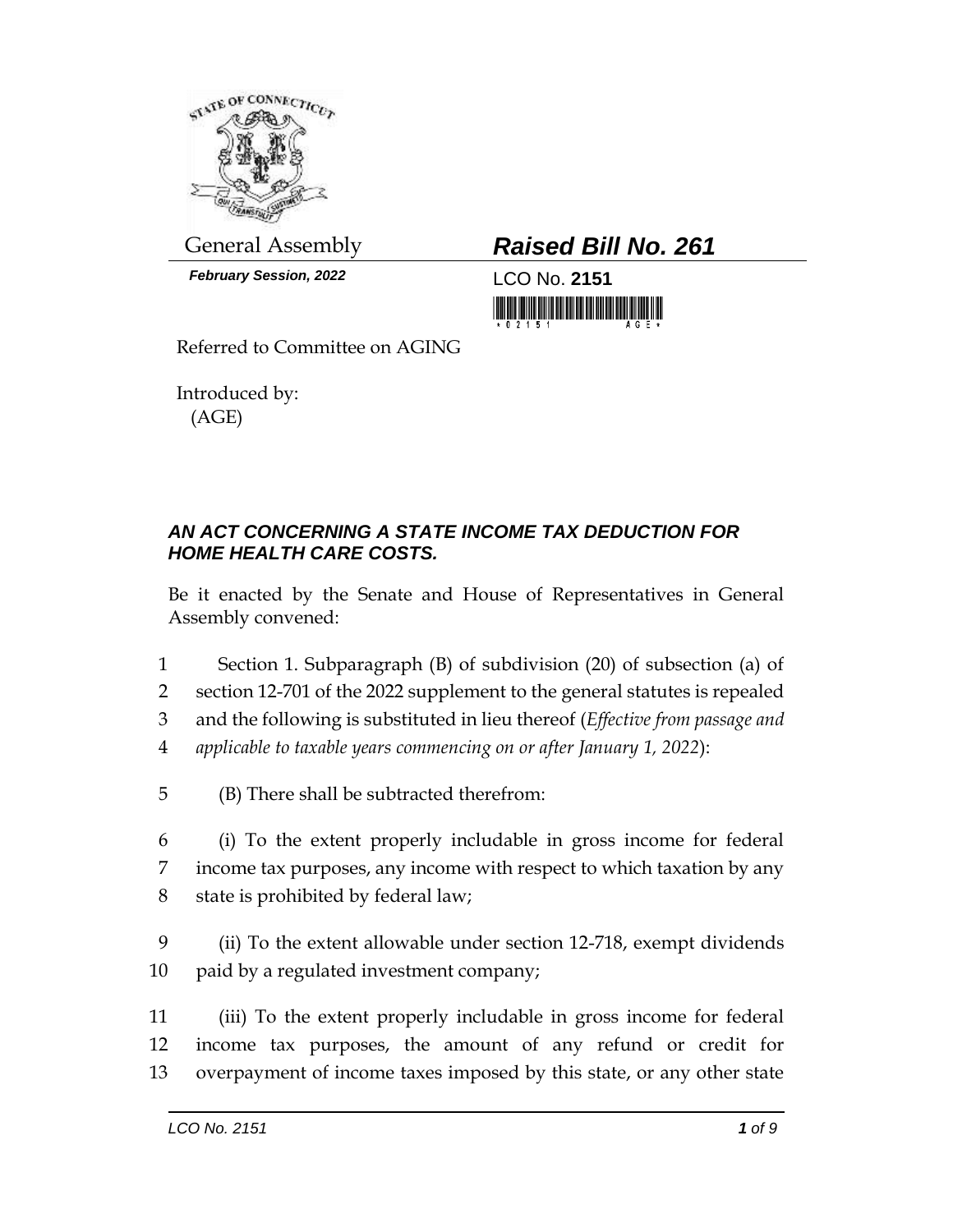of the United States or a political subdivision thereof, or the District of Columbia;

 (iv) To the extent properly includable in gross income for federal income tax purposes and not otherwise subtracted from federal adjusted gross income pursuant to clause (x) of this subparagraph in computing Connecticut adjusted gross income, any tier 1 railroad retirement benefits;

 (v) To the extent any additional allowance for depreciation under Section 168(k) of the Internal Revenue Code for property placed in service after September 27, 2017, was added to federal adjusted gross income pursuant to subparagraph (A)(ix) of this subdivision in computing Connecticut adjusted gross income, twenty-five per cent of such additional allowance for depreciation in each of the four succeeding taxable years;

 (vi) To the extent properly includable in gross income for federal income tax purposes, any interest income from obligations issued by or on behalf of the state of Connecticut, any political subdivision thereof, or public instrumentality, state or local authority, district or similar public entity created under the laws of the state of Connecticut;

 (vii) To the extent properly includable in determining the net gain or loss from the sale or other disposition of capital assets for federal income tax purposes, any gain from the sale or exchange of obligations issued by or on behalf of the state of Connecticut, any political subdivision thereof, or public instrumentality, state or local authority, district or similar public entity created under the laws of the state of Connecticut, in the income year such gain was recognized;

 (viii) Any interest on indebtedness incurred or continued to purchase or carry obligations or securities the interest on which is subject to tax under this chapter but exempt from federal income tax, to the extent that such interest on indebtedness is not deductible in determining federal adjusted gross income and is attributable to a trade or business carried on by such individual;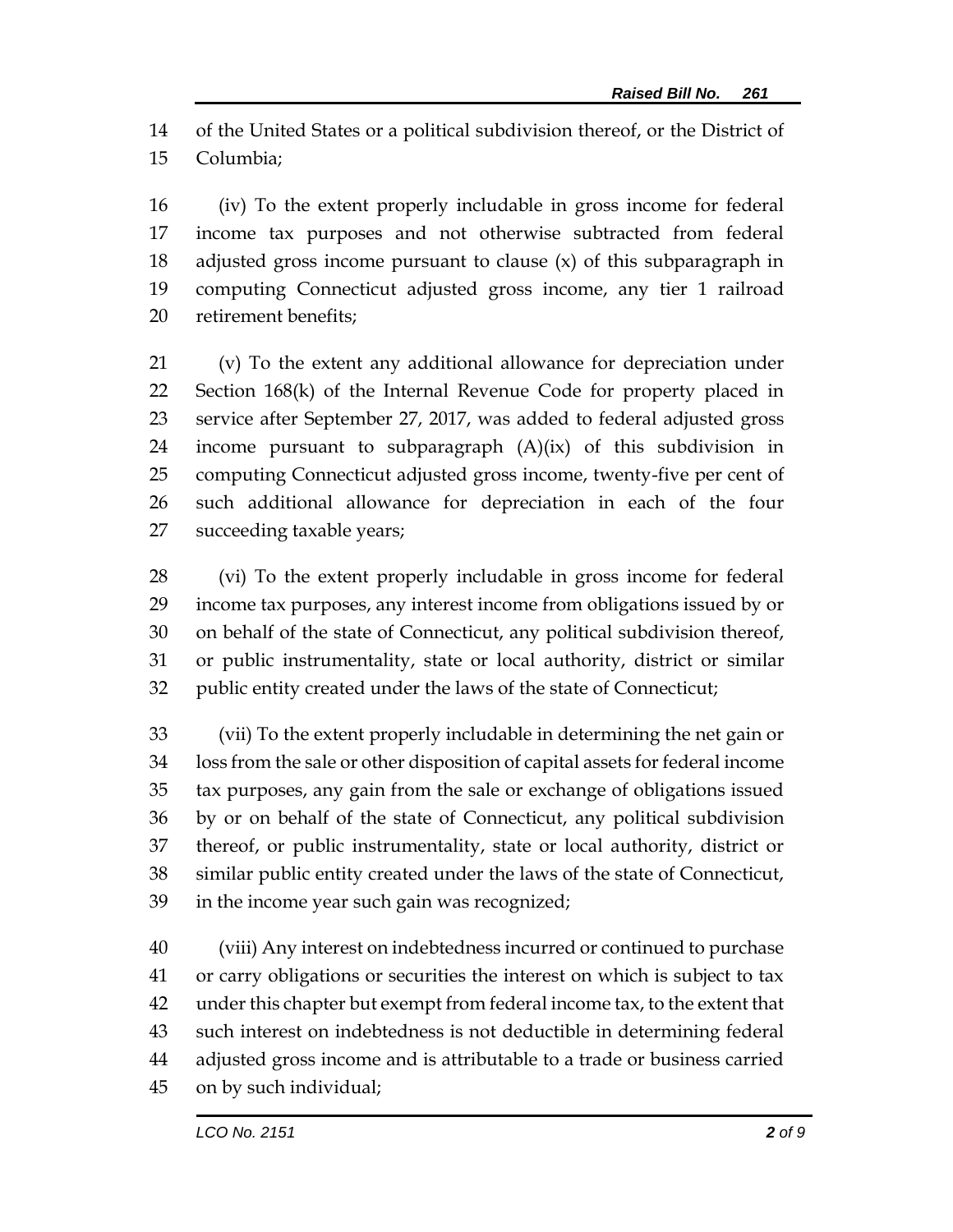(ix) Ordinary and necessary expenses paid or incurred during the taxable year for the production or collection of income which is subject to taxation under this chapter but exempt from federal income tax, or the management, conservation or maintenance of property held for the production of such income, and the amortizable bond premium for the taxable year on any bond the interest on which is subject to tax under this chapter but exempt from federal income tax, to the extent that such expenses and premiums are not deductible in determining federal adjusted gross income and are attributable to a trade or business carried on by such individual;

 (x) (I) For taxable years commencing prior to January 1, 2019, for a person who files a return under the federal income tax as an unmarried individual whose federal adjusted gross income for such taxable year is less than fifty thousand dollars, or as a married individual filing separately whose federal adjusted gross income for such taxable year is less than fifty thousand dollars, or for a husband and wife who file a return under the federal income tax as married individuals filing jointly whose federal adjusted gross income for such taxable year is less than sixty thousand dollars or a person who files a return under the federal income tax as a head of household whose federal adjusted gross income for such taxable year is less than sixty thousand dollars, an amount equal to the Social Security benefits includable for federal income tax purposes;

 (II) For taxable years commencing prior to January 1, 2019, for a person who files a return under the federal income tax as an unmarried individual whose federal adjusted gross income for such taxable year is fifty thousand dollars or more, or as a married individual filing separately whose federal adjusted gross income for such taxable year is fifty thousand dollars or more, or for a husband and wife who file a return under the federal income tax as married individuals filing jointly whose federal adjusted gross income from such taxable year is sixty thousand dollars or more or for a person who files a return under the federal income tax as a head of household whose federal adjusted gross income for such taxable year is sixty thousand dollars or more, an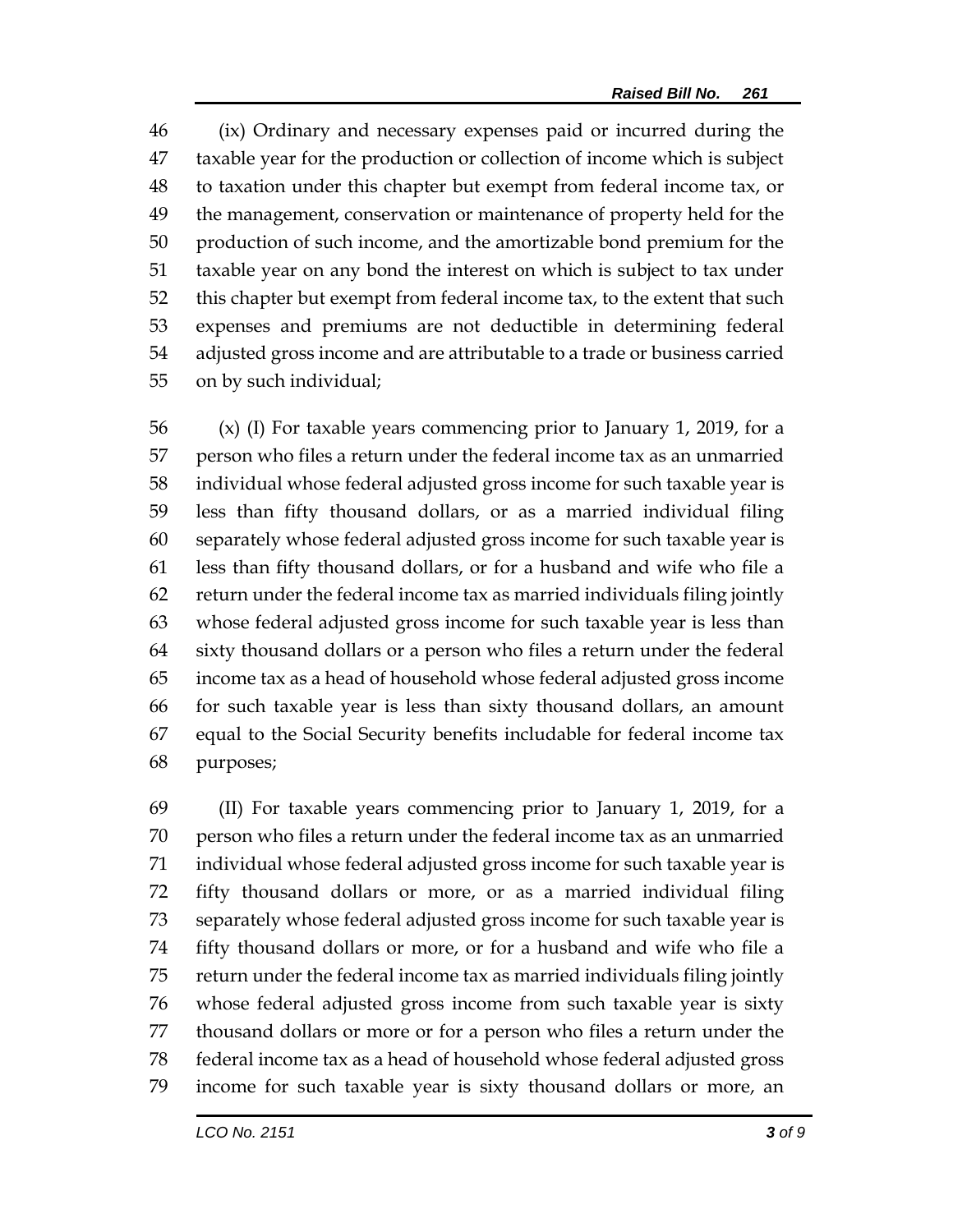amount equal to the difference between the amount of Social Security benefits includable for federal income tax purposes and the lesser of twenty-five per cent of the Social Security benefits received during the taxable year, or twenty-five per cent of the excess described in Section 86(b)(1) of the Internal Revenue Code;

 (III) For the taxable year commencing January 1, 2019, and each taxable year thereafter, for a person who files a return under the federal income tax as an unmarried individual whose federal adjusted gross income for such taxable year is less than seventy-five thousand dollars, or as a married individual filing separately whose federal adjusted gross income for such taxable year is less than seventy-five thousand dollars, or for a husband and wife who file a return under the federal income tax as married individuals filing jointly whose federal adjusted gross income for such taxable year is less than one hundred thousand dollars or a person who files a return under the federal income tax as a head of household whose federal adjusted gross income for such taxable year is less than one hundred thousand dollars, an amount equal to the Social Security benefits includable for federal income tax purposes; and

 (IV) For the taxable year commencing January 1, 2019, and each taxable year thereafter, for a person who files a return under the federal income tax as an unmarried individual whose federal adjusted gross income for such taxable year is seventy-five thousand dollars or more, or as a married individual filing separately whose federal adjusted gross income for such taxable year is seventy-five thousand dollars or more, or for a husband and wife who file a return under the federal income tax as married individuals filing jointly whose federal adjusted gross income from such taxable year is one hundred thousand dollars or more or for a person who files a return under the federal income tax as a head of household whose federal adjusted gross income for such taxable year is one hundred thousand dollars or more, an amount equal to the difference between the amount of Social Security benefits includable for federal income tax purposes and the lesser of twenty-five per cent of the Social Security benefits received during the taxable year, or twenty-five per cent of the excess described in Section 86(b)(1) of the Internal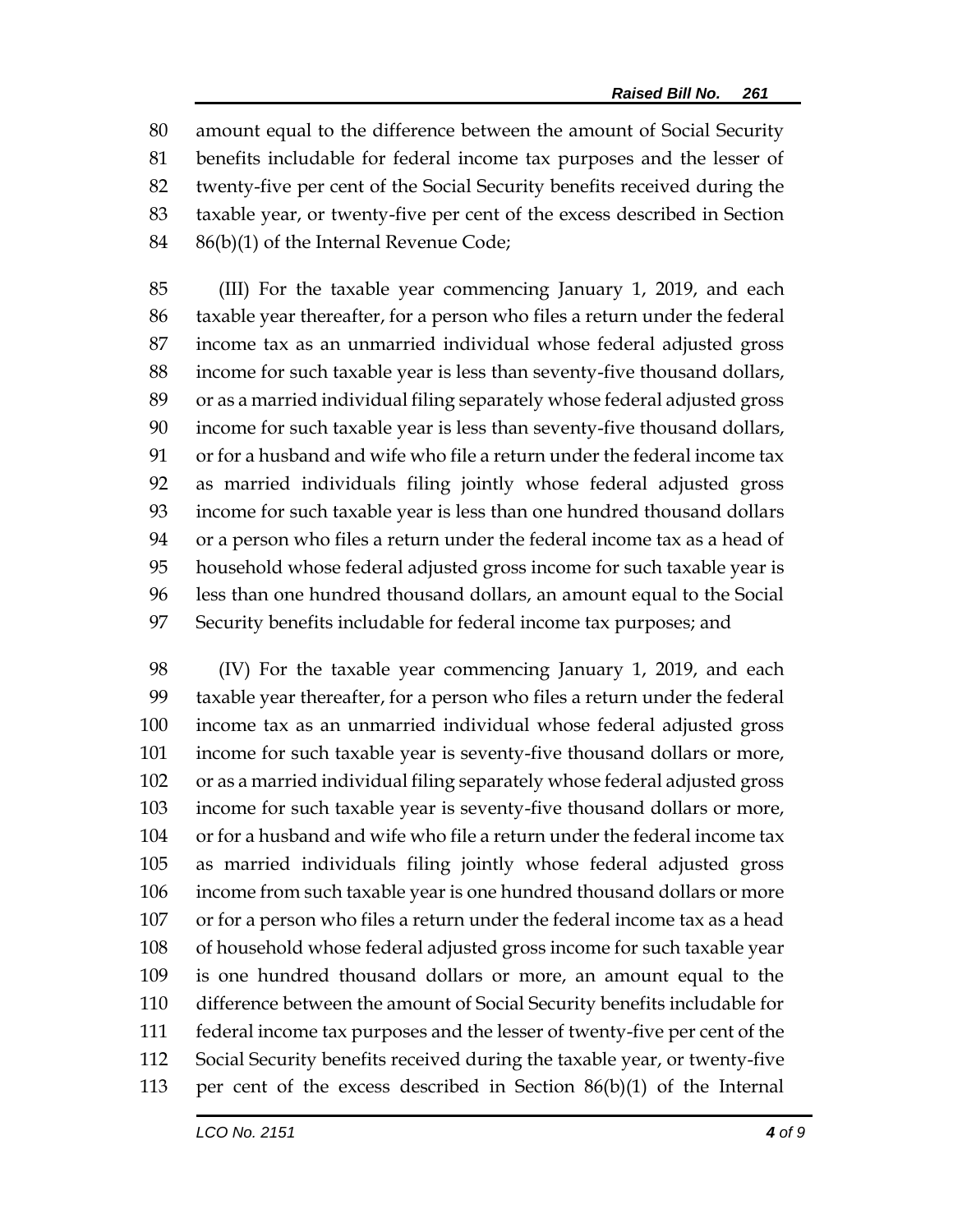Revenue Code;

 (xi) To the extent properly includable in gross income for federal income tax purposes, any amount rebated to a taxpayer pursuant to section 12-746;

 (xii) To the extent properly includable in the gross income for federal income tax purposes of a designated beneficiary, any distribution to such beneficiary from any qualified state tuition program, as defined in Section 529(b) of the Internal Revenue Code, established and maintained by this state or any official, agency or instrumentality of the state;

 (xiii) To the extent allowable under section 12-701a, contributions to accounts established pursuant to any qualified state tuition program, as defined in Section 529(b) of the Internal Revenue Code, established and maintained by this state or any official, agency or instrumentality of the state;

 (xiv) To the extent properly includable in gross income for federal income tax purposes, the amount of any Holocaust victims' settlement payment received in the taxable year by a Holocaust victim;

 (xv) To the extent properly includable in gross income for federal income tax purposes of an account holder, as defined in section 31- 51ww, interest earned on funds deposited in the individual development account, as defined in section 31-51ww, of such account holder;

 (xvi) To the extent properly includable in the gross income for federal income tax purposes of a designated beneficiary, as defined in section 3-123aa, interest, dividends or capital gains earned on contributions to accounts established for the designated beneficiary pursuant to the Connecticut Homecare Option Program for the Elderly established by sections 3-123aa to 3-123ff, inclusive;

(xvii) To the extent properly includable in gross income for federal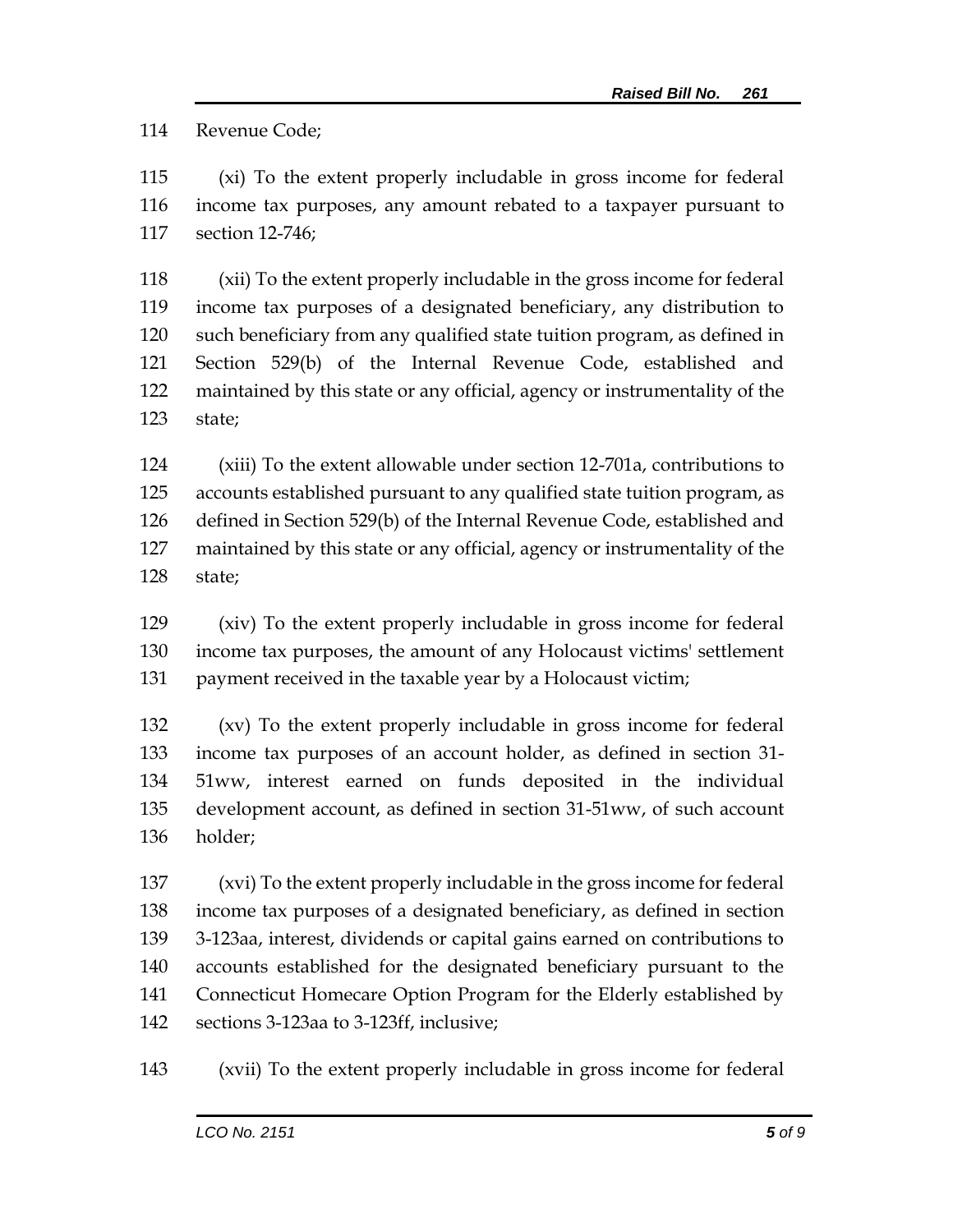income tax purposes, any income received from the United States government as retirement pay for a retired member of (I) the Armed Forces of the United States, as defined in Section 101 of Title 10 of the United States Code, or (II) the National Guard, as defined in Section 101 of Title 10 of the United States Code;

 (xviii) To the extent properly includable in gross income for federal income tax purposes for the taxable year, any income from the discharge of indebtedness in connection with any reacquisition, after December 31, 2008, and before January 1, 2011, of an applicable debt instrument or instruments, as those terms are defined in Section 108 of the Internal Revenue Code, as amended by Section 1231 of the American Recovery and Reinvestment Act of 2009, to the extent any such income was added 156 to federal adjusted gross income pursuant to subparagraph  $(A)(xi)$  of this subdivision in computing Connecticut adjusted gross income for a preceding taxable year;

 (xix) To the extent not deductible in determining federal adjusted gross income, the amount of any contribution to a manufacturing reinvestment account established pursuant to section 32-9zz in the taxable year that such contribution is made;

 (xx) To the extent properly includable in gross income for federal income tax purposes, (I) for the taxable year commencing January 1, 2015, ten per cent of the income received from the state teachers' retirement system, (II) for the taxable years commencing January 1, 2016, to January 1, 2020, inclusive, twenty-five per cent of the income received from the state teachers' retirement system, and (III) for the taxable year commencing January 1, 2021, and each taxable year thereafter, fifty per cent of the income received from the state teachers' retirement system or, for a taxpayer whose federal adjusted gross income does not exceed the applicable threshold under clause (xxi) of this subparagraph, the percentage pursuant to said clause of the income received from the state teachers' retirement system, whichever deduction is greater;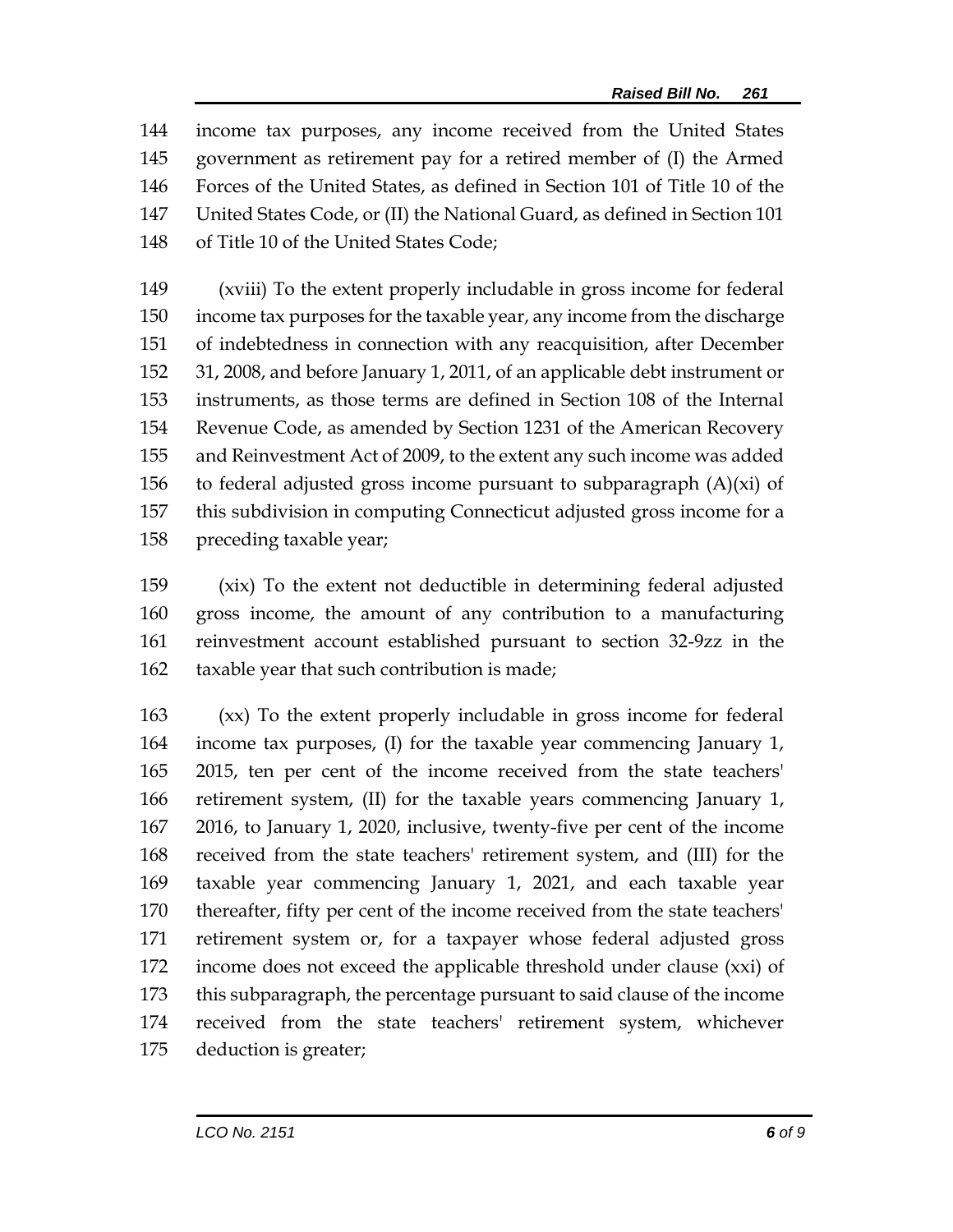(xxi) To the extent properly includable in gross income for federal income tax purposes, except for retirement benefits under clause (iv) of this subparagraph and retirement pay under clause (xvii) of this subparagraph, for a person who files a return under the federal income tax as an unmarried individual whose federal adjusted gross income for such taxable year is less than seventy-five thousand dollars, or as a married individual filing separately whose federal adjusted gross income for such taxable year is less than seventy-five thousand dollars, or as a head of household whose federal adjusted gross income for such taxable year is less than seventy-five thousand dollars, or for a husband and wife who file a return under the federal income tax as married individuals filing jointly whose federal adjusted gross income for such taxable year is less than one hundred thousand dollars, (I) for the taxable year commencing January 1, 2019, fourteen per cent of any pension or annuity income, (II) for the taxable year commencing January 1, 2020, twenty-eight per cent of any pension or annuity income, (III) for the taxable year commencing January 1, 2021, forty-two per cent of any pension or annuity income, (IV) for the taxable year commencing January 1, 2022, fifty-six per cent of any pension or annuity income, (V) for the taxable year commencing January 1, 2023, seventy per cent of any pension or annuity income, (VI) for the taxable year commencing January 1, 2024, eighty-four per cent of any pension or annuity income, and (VII) for the taxable year commencing January 1, 2025, and each taxable year thereafter, any pension or annuity income;

 (xxii) The amount of lost wages and medical, travel and housing expenses, not to exceed ten thousand dollars in the aggregate, incurred by a taxpayer during the taxable year in connection with the donation to another person of an organ for organ transplantation occurring on or after January 1, 2017;

 (xxiii) To the extent properly includable in gross income for federal income tax purposes, the amount of any financial assistance received from the Crumbling Foundations Assistance Fund or paid to or on behalf of the owner of a residential building pursuant to sections 8-442 and 8-443;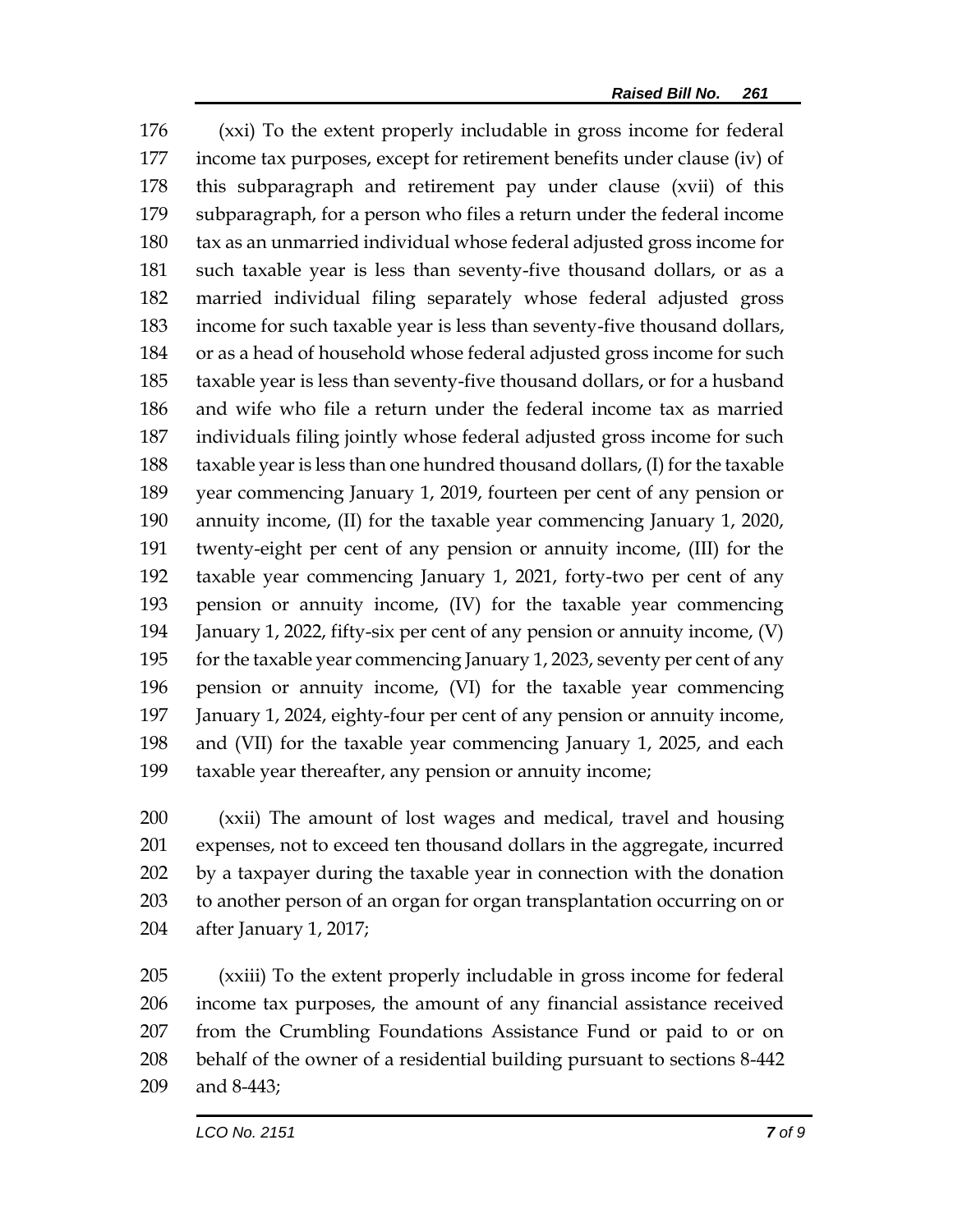(xxiv) To the extent properly includable in gross income for federal income tax purposes, the amount calculated pursuant to subsection (b) of section 12-704g for income received by a general partner of a venture capital fund, as defined in 17 CFR 275.203(l)-1, as amended from time to time;

 (xxv) To the extent any portion of a deduction under Section 179 of the Internal Revenue Code was added to federal adjusted gross income 217 pursuant to subparagraph  $(A)(xiv)$  of this subdivision in computing Connecticut adjusted gross income, twenty-five per cent of such disallowed portion of the deduction in each of the four succeeding taxable years; **[**and**]**

 (xxvi) To the extent properly includable in gross income for federal income tax purposes, for a person who files a return under the federal income tax as an unmarried individual whose federal adjusted gross income for such taxable year is less than seventy-five thousand dollars, or as a married individual filing separately whose federal adjusted gross income for such taxable year is less than seventy-five thousand dollars, 227 or as a head of household whose federal adjusted gross income for such taxable year is less than seventy-five thousand dollars, or for a husband and wife who file a return under the federal income tax as married individuals filing jointly whose federal adjusted gross income for such taxable year is less than one hundred thousand dollars, (I) for the taxable year commencing January 1, 2023, twenty-five per cent of any distribution from an individual retirement account other than a Roth individual retirement account, (II) for the taxable year commencing January 1, 2024, fifty per cent of any distribution from an individual 236 retirement account other than a Roth individual retirement account, (III) for the taxable year commencing January 1, 2025, seventy-five per cent of any distribution from an individual retirement account other than a Roth individual retirement account, and (IV) for the taxable year commencing January 1, 2026, and each taxable year thereafter, any distribution from an individual retirement account other than a Roth individual retirement account; **[**.**]**